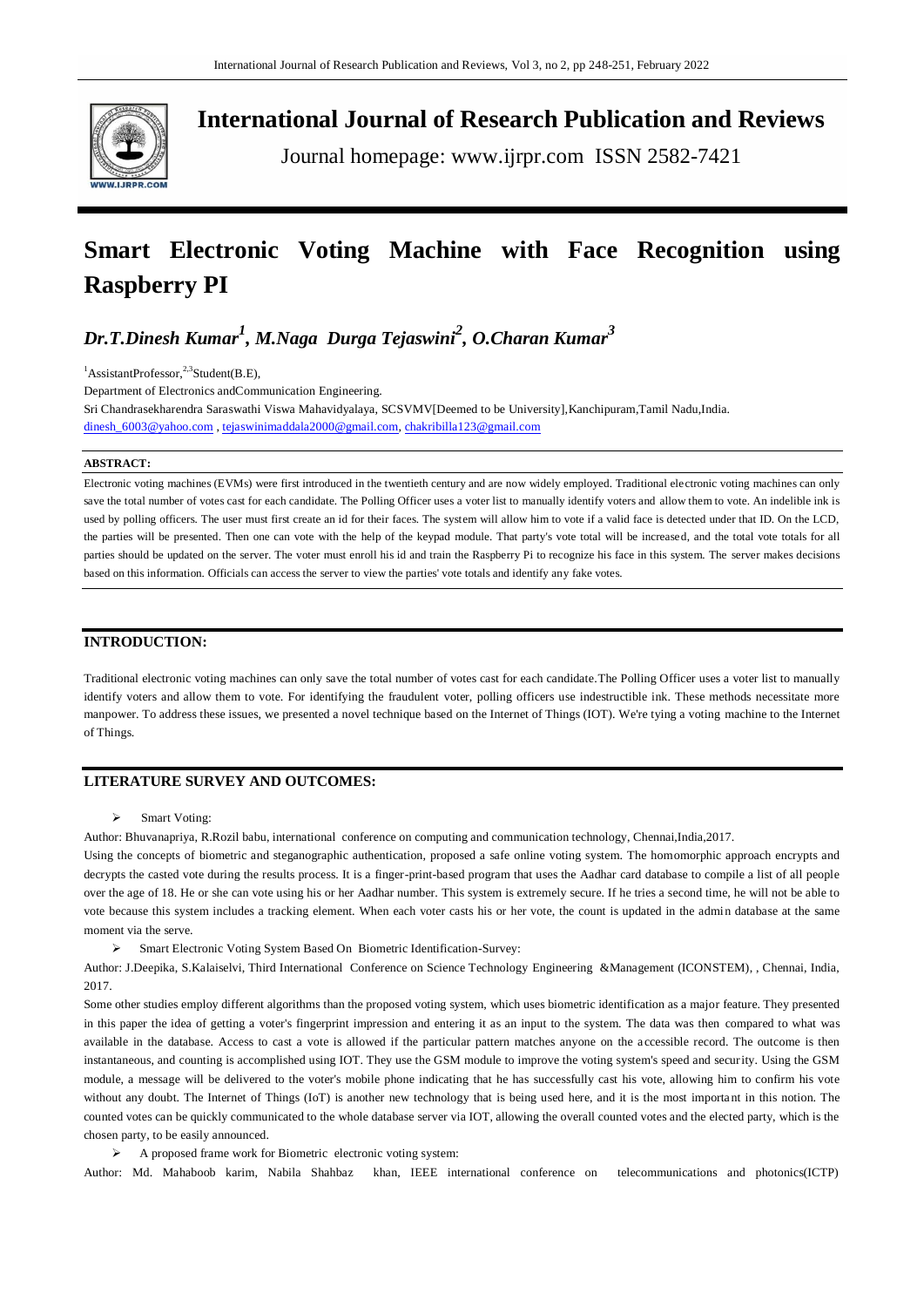### 26\_28december,2017,Dhaka, Bangladesh, 2017.

They focused on developing a biometric electronic voting machine (BEVM) with fingerprint authentication and a centralized database in their article. For different elections in Bangladesh, numerous BEVMs will be deployed in each polling station based on the total number of voters, which will help to deploy the fingerprint matching task accurately in less time. The suggested system is a biometric e-voting system that is divided into two sections: voter registration and voting control and result calculation. Each user must first register as a voter using the system, which requires biometric (fingerprint) verification. The voter's information will be maintained in a central database.

Arduino based Smart Electronic Voting Machine:

Author: v. Kiruthika Priya, v. Vimaladevi, international conference on trends in electronics and informatics (ICEI),tirunelveli, India, 2017.

Proposes a system with the addition of a biometric fingerprint sensor, in which each voter is only accepted into the system a fter being identified and compared to a database of registered voters. The voter will be able to choose their preferred candidate from a panel of buttons after the corresponding fingerprint is matched with the information provided. The final vote is then presented on an LCD for voters' enjoyment. The suggested project is transparent, and it also has the capability of being self-contained during operation. They present an idea for avoiding fraud in the procedure for making e-voting a reality in India. Because one human finger print is intrinsically different from another, it increases security and prevents false votes.

# **BLOCK DIAGRAM :**



## **COMPONENTS:**

**Raspberry pi:** 



Raspberry Pi is a credit card-sized microcontroller with a lot of power. It functions as a microcontroller and a minicomputer when necessary connectors, such as HDMI and audio cables, are connected. Simply put, Raspberry Pi is a credit card-sized computer with a microcontroller built in. When compared to other controllers, it is quick.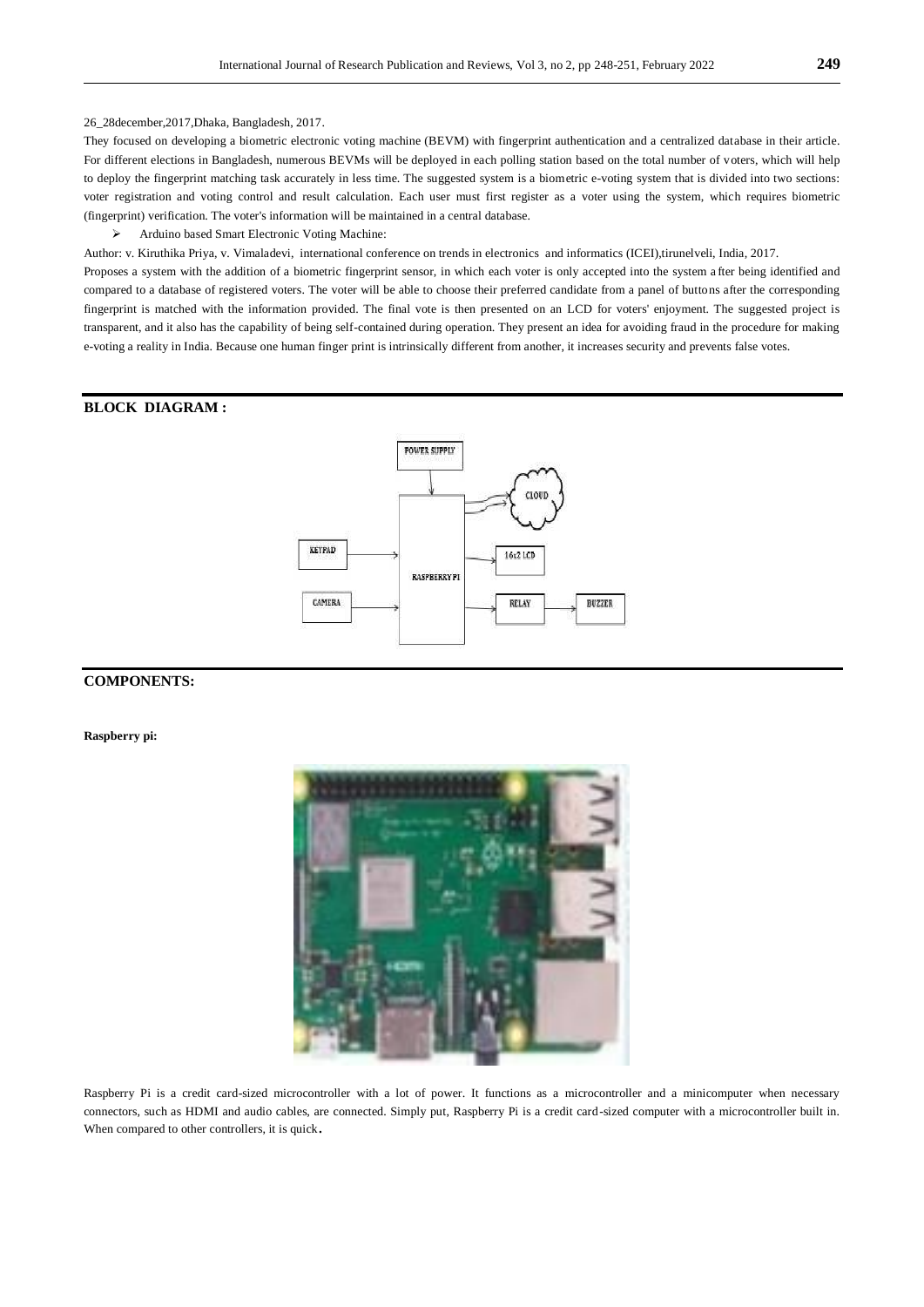## **16x2 LCD:**



The LCD is used to show the voter when to enter his Aadhar number, if his finger print is valid or not, when to glance at the camera for facial recognition, and whether or not the voter identification is valid.

#### **Web Camera:**



A webcam is a video camera that sends or streams an image or video to or through a computer network, such as the Internet, in real time. Small cameras that sit on a desk, attach to a user's monitor, or are incorporated into the hardware are known as webcams.

#### **Buzzer:**



A buzzer is a complex component that produces sound or noise. It's widely employed in a variety of gadgets, including vehicles and electronic buzzers.

# **RESULT:**



The major goal of this system is to produce a fair, reliable, and transparent election kit that will help to eliminate fraud and deliver a fair, simple, and quick election voting system. India is a country with a population of around 130 million people. India is still a developing country due to ignorant